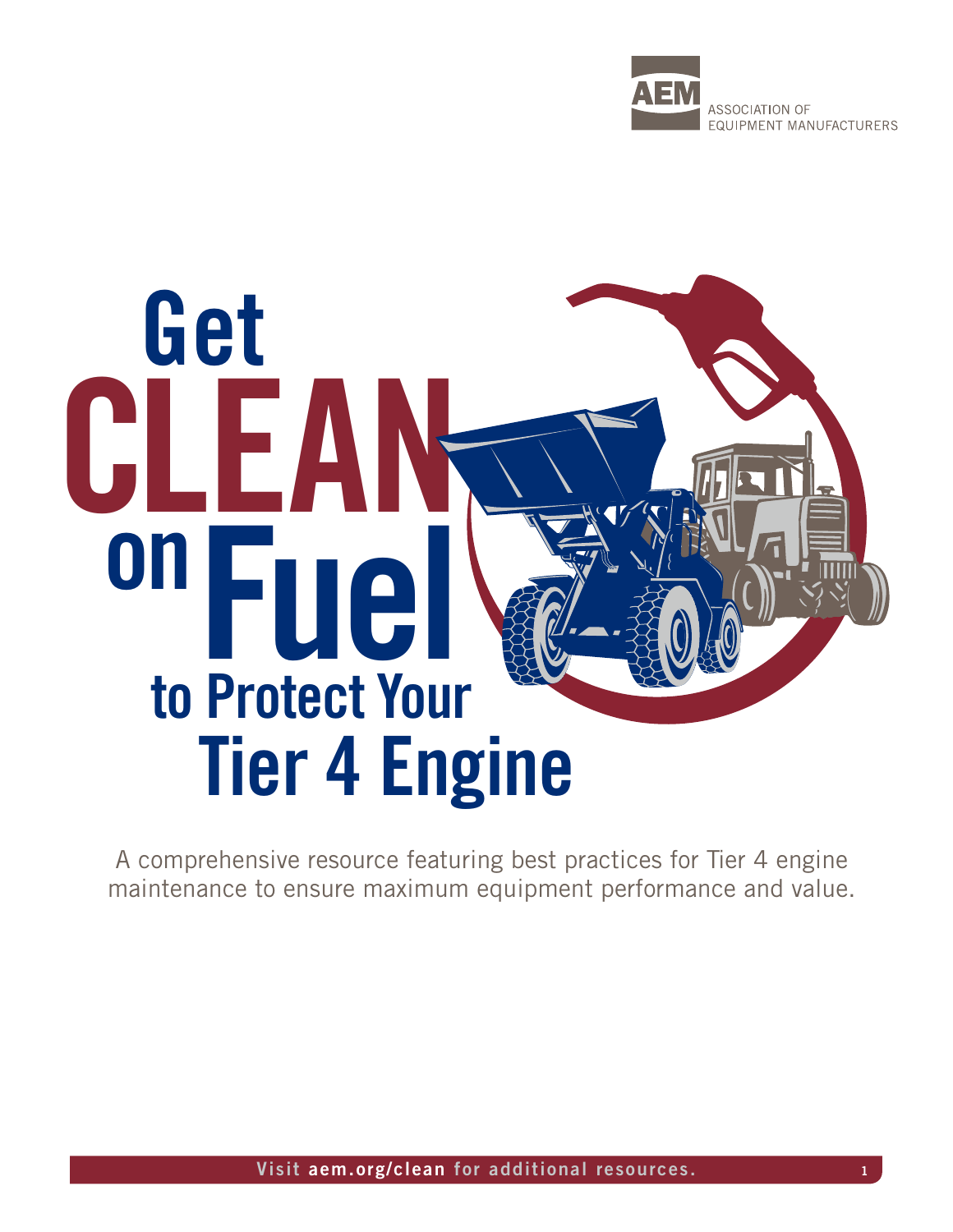# **INTRODUCTION**

The new Tier 4 engines are here, and they are under the hood of many of the machines in operation today.

The U.S. Environmental Protection Agency (EPA) has been working diligently to clean the air that comes out of every engine that powers our economy. The agency's efforts require equipment owners, operators, technicians, dealerships and manufacturers to be aware of, educated about and dedicated to keeping engines and machines serviced and clean.

Sounds easy enough, right? But having a proper maintenance program, understanding the value of equipment, and working with operators and dealers to ensure your machinery is in top shape isn't enough anymore. We're not talking about Grandpa's tractor we could keep running with a pair of pliers and a crescent wrench.

The requirements the EPA has placed on the manufacturing industry have required that Tier 4 engines and the vast majority of equipment be more technologically advanced and driven by computers and software code. In addition, the machines and attachments of oday are working — or more specifically, communicating — together to ensure they are as productive as possible.

In response to these developments, an AEM committee of member experts has developed a campaign to heighten the awareness of the new and mandatory demands placed on the owner, the operator, the technician, the dealers, the distributors and the equipment's manufacturers to maximize uptime and ensure performance expectations are met.

The CLEAN campaign serves to deliver the basic facts regarding the new technology under the hood of every machine with a Tier 4 engine. As a manufacturer, AEM encourages you to spread the message of CLEAN by sharing best practices about how to get the most out of the machinery your business counts on to be up and running every day.

So investigate the CLEAN message. But more importantly, leverage its resources to expand your knowledge and your ability to train others, as well as to gain access to tools to better serve your equipment, so your equipment will better serve you.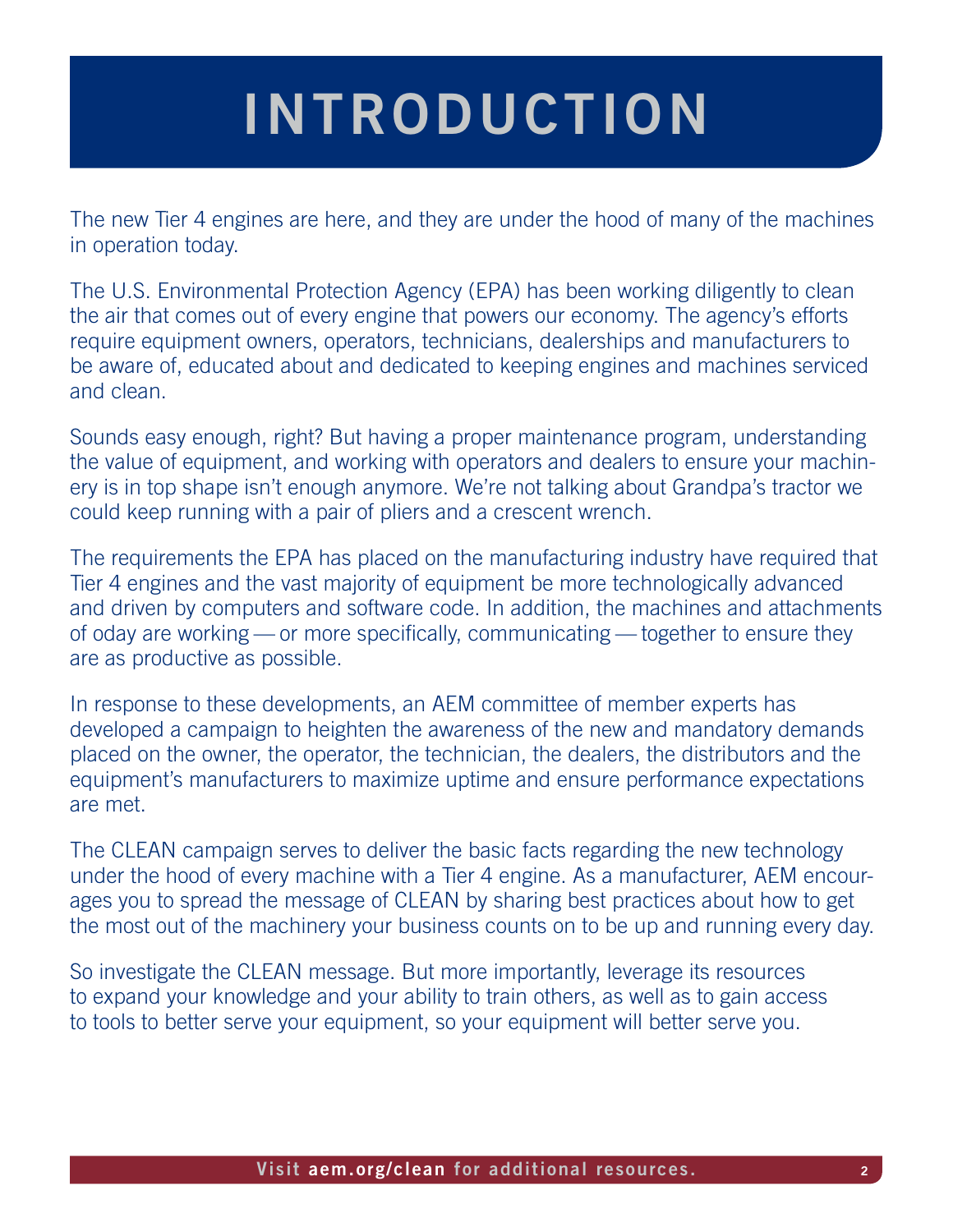# **5 KEY AREAS FOR EQUIPMENT OWNERS**

#### **COMMIT TO UNDERSTANDING YOUR TIER 4 ENGINE**

Today's engines use extremely precise components and very high fuel pressure. These changes require cleaner fuel and better filtration to maintain expected performance, fuel economy and component life.

#### **LEARN THE FACTS ABOUT TODAY'S FUEL**

Fuel standards alone can't ensure fuel is clean enough to meet Tier 4 engine needs. Today's fuel chemistry creates more challenges with water and allows for growth of bacteria and fungi that can shut you down.

#### **EVALUATE YOUR FUEL SOURCE AND FUEL HANDLING**

Take cleanliness very seriously. Ask the right questions to choose a supplier that uses best practices for fuel storage, distribution and handling. Ensure that your fuel handling systems are clean and use proper filtration.

# **A**

**N**

**C**

**L**

**E**

#### **ALWAYS FOLLOW MANUFACTURER GUIDELINES**

They are experts on the unique requirements and maintenance needs for your machine. Make sure all your equipment operators understand and follow the guidelines on fuel for your machine.

#### **NEVER TAKE YOUR ROLE FOR GRANTED**

Everyone has an important part to play. Whether you are involved with bulk fuel or handling supplier's fuel, doing your part is critical to ensure the uptime and performance you expect on your equipment.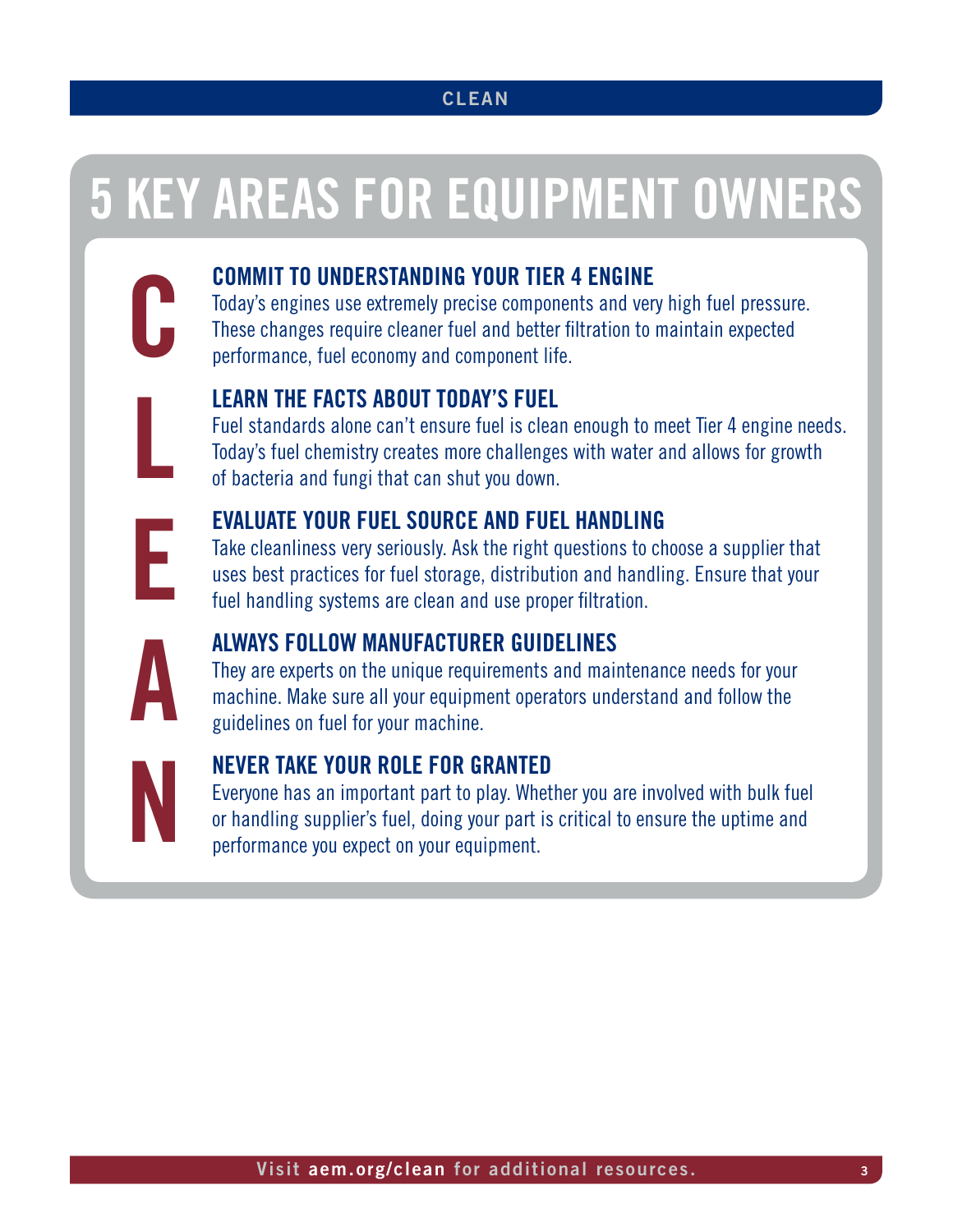

# **Commit To Understanding Your Tier 4 Engine**

Understanding your Tier 4 engine and its needs is the first key area to ensure you get the performance and value you expect from your equipment. Be sure to review all 5 key areas to CLEAN on fuel and protect your Tier 4 engine!

Today's engines use extremely precise components and very high fuel pressure. These changes require cleaner fuel and better filtration to maintain expected performance, fuel economy and component life.

Over the past 10 years, EPA standards for allowable nitrogen oxides (NOx) and particulate matter (PM) emissions have been reduced by 90+% compared to pre-2007 levels. Engine manufacturers have been tasked with meeting these requirements while improving fuel economy and power requirements. This has been achieved through the introduction of new technology, both in the exhaust (aftertreatment) and on the engine (in-cylinder).

Aftertreatment exhaust systems now include technology such as diesel particulate filters (DPFs) to remove PM and selective catalytic reduction (SCR) technology to remove NOx. The introduction of the DPF was supported by a reduction in the sulfur levels of diesel fuel to below 15 parts per million (ppm, 0.0015%), though this might be lowered again to below 7 ppm. This is to protect the catalyst as it can be deactivated (referred to also as "poisoned") and become ineffective if exposed to higher levels of sulfur. The use of SCR now requires another fluid to be integrated into operations, diesel exhaust fluid (DEF). DEF is injected in the exhaust stream prior to the SCR to aid in the process of converting NOx to inert NO,  $CO<sub>2</sub>$ , and H<sub>2</sub>O.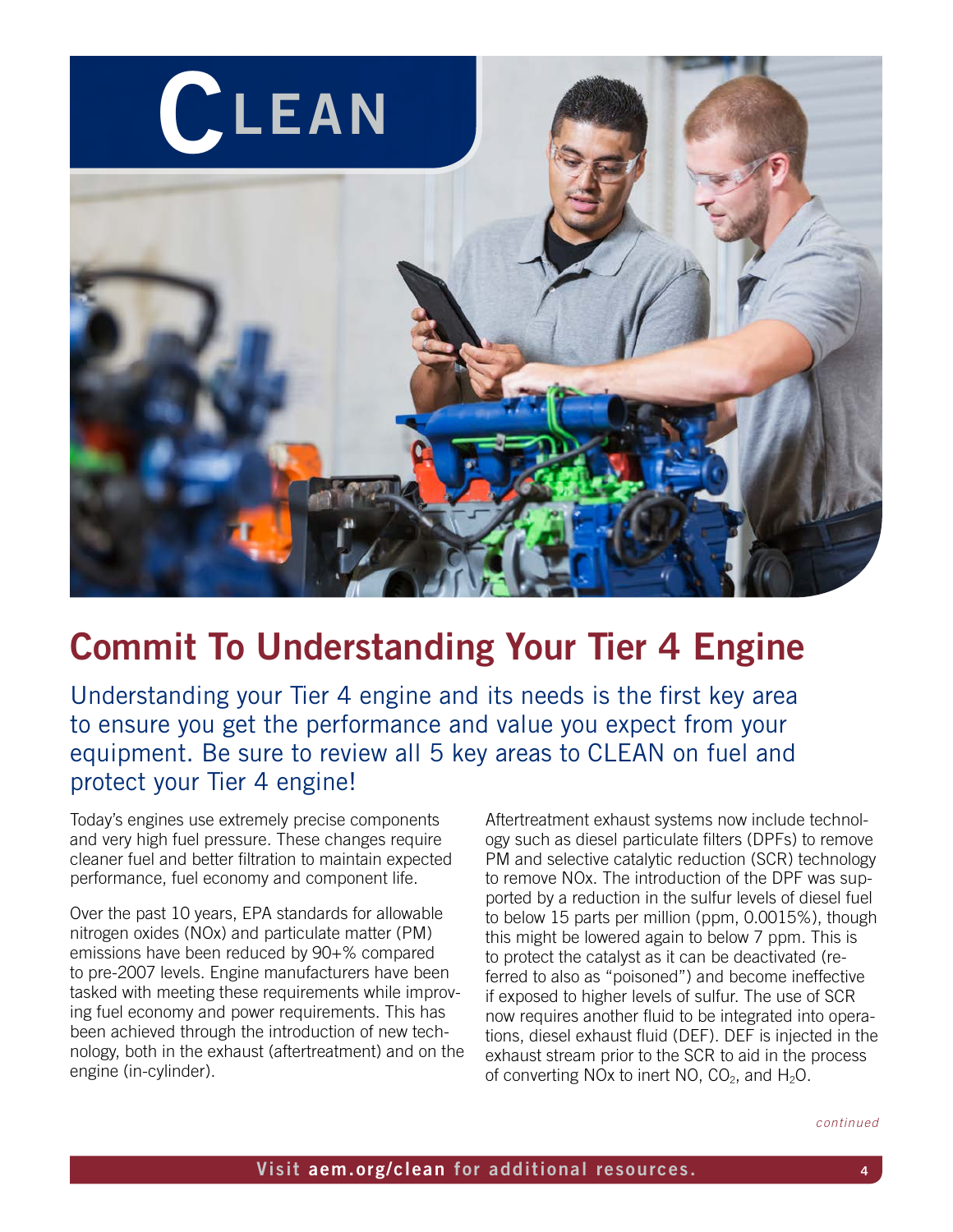In-cylinder solutions have also been used to control NOx and PM emissions. Exhaust gas recirculation (EGR) has also been implemented as a strategy to reduce cylinder temperatures and therefore reduce NOx output. Perhaps the most drastic change, advanced fuel injection systems more precisely control the fuel burned in the combustion process. Multiple injections, with precision timing and quantities, have allowed engines to optimize their power and efficiency while maintaining lower emissions.

This precise fuel injection is done using high-pressure common rail (HPCR). In these systems, the entire "rail," or common port that the injectors are tied to is pressurized to the desired injection pressure level, up to 45,000+ psi. The injectors are exposed to this high pressure continuously, and then serve only to modulate and disperse the fuel from the rail into each cylinder. This is done with complex valving and moving parts with extremely tight tolerances (2-5 microns or roughly the size of red blood cell).

It is this high pressure, combined with critical valve seating and tight tolerances, that drives the need for clean fuel to operate effectively and maintain as-designed performance through the service interval of the injector. Any performance issues with the HPCR system can cause:

- **decrease in power**
- $\blacksquare$  decrease in fuel economy
- $\blacksquare$  increase in NOx and PM emissions

These negative effects are not acceptable in today's demanding operating environments where equipment uptime is the key to a successful operation.

To meet the injector operational requirements (performance and service life), HPCR manufacturers have issued fuel cleanliness specifications. This is typically in the range of ISO 18/16/13 (per ISO 4406), which is about the equivalent of 15 parts per billion (ppb) of dirt in the fuel. Allowable water is typically 0 ppm of undissolved, or free, water.

To alleviate this sensitivity most manufacturers have developed new highly effective filtration (onsite and on machine) to achieve better than ever results under all conditions, so no matter what the cleanliness level of the fuel coming into the site tank (for centrally fueled machines), the desired cleanliness level can be met on the machine. This system and on-engine filtration allows fuel to meet recommended cleanliness levels. However, this high efficiency can sometimes result in a high sensitivity to plugging from extraordinary fuel contamination.

To help alleviate this filter plugging, most manufacturers have a recommended cleanliness spec of the fuel coming into the equipment. This will allow for the filtration on the dispenser (bulk filtration) to achieve the desired incoming fuel cleanliness and prevent large fuel-related problems (like microbial growth, additive/glycerin fallout, cold temperature gelling and water issues) from ever making it onto the equipment, where it would affect operations.

#### **Commit to understanding your Tier 4 engine:**

- $\blacksquare$  Engines have changed dramatically, and they require cleaner fuel and better filtration.
- **HPCR** technology uses extremely precise components that demand clean fuel.
- Modern high-pressure, common-rail fuel systems (HPCR) have tighter tolerances, which make them less tolerant to poor fuel quality.
- **n** Improved fuel systems require advanced filtration
- EPA & HPCR have created very different engines with HPCR injection systems and advanced filtration.
- $\blacksquare$  New technology maintains emission levels and increases component longevity.
- $\blacksquare$  Fuel has changed.
- $\blacksquare$  Contaminants combined with high fuel pressure (pressure has risen to 45,000 psi) create erosion that negatively impacts performance, fuel economy and component life.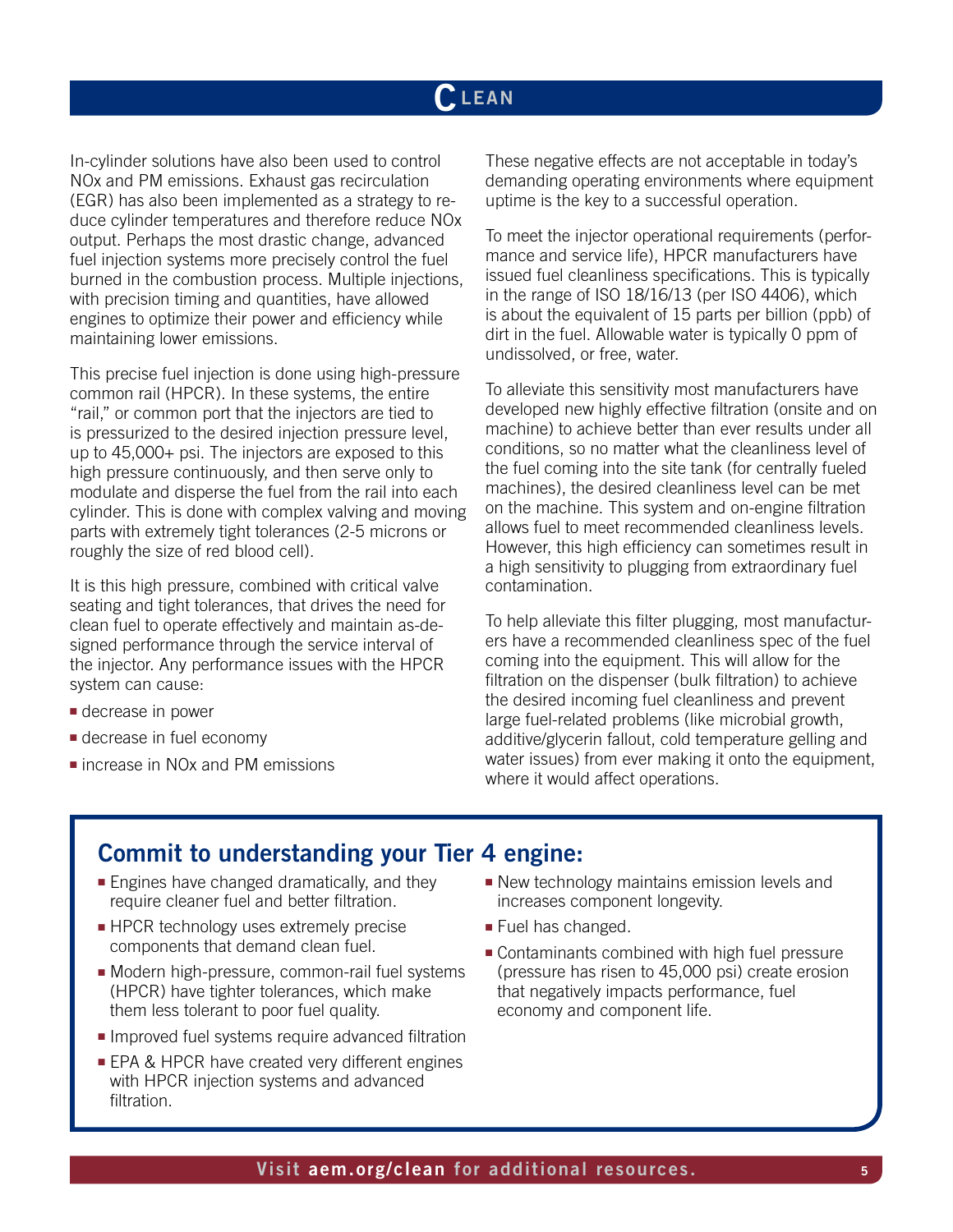

## **Learn The Facts About Today's Fuel**

Learning the facts about today's fuel is another key area to ensure you get the performance and value you expect from your equipment. Be sure to review all 5 key areas to get CLEAN on fuel and protect your Tier 4 engine!

Fuel standards alone cannot ensure fuel is clean enough to meet Tier 4 engine needs. Today's fuel chemistry creates more challenges with water and allows for growth of bacteria and fungi that can shut you down.

In the past, diesel fuel used to contain higher levels of sulfur. EPA mandated a reduction in sulfur content by more than 97% to support new standards to reduce emissions from diesel engines. While there are advantages to using ultra-low sulfur diesel fuel (ULSD), there are some disadvantages as well. In the process of removing sulfur, many other beneficial properties are either reduced or eliminated. Additionally, sulfur has natural antimicrobial properties, which are reduced upon the reduction of sulfur.

ULSD is hygroscopic, meaning it easily absorbs water. This can lead to microbial growth and corrosion. Water is the most common contaminant in fuel systems and can lead to many problems if not controlled. ULSD, without the proper additives, contains reduced levels of lubricity. Insufficient lubricity leads to premature wear of fuel system components. However, ULSD controlled to the levels required in ASTM D975, the diesel fuel specification, should be at the right lubricity limits.

Diesel fuel additives serve a variety of purposes. Additives may be added to diesel fuel at any stage — the refinery, pipeline distribution, bulk storage, terminal or end user. An excess of fuel additives injected into diesel fuel may lead to the formation of particulates that can plug fuel filters, causing contamination issues.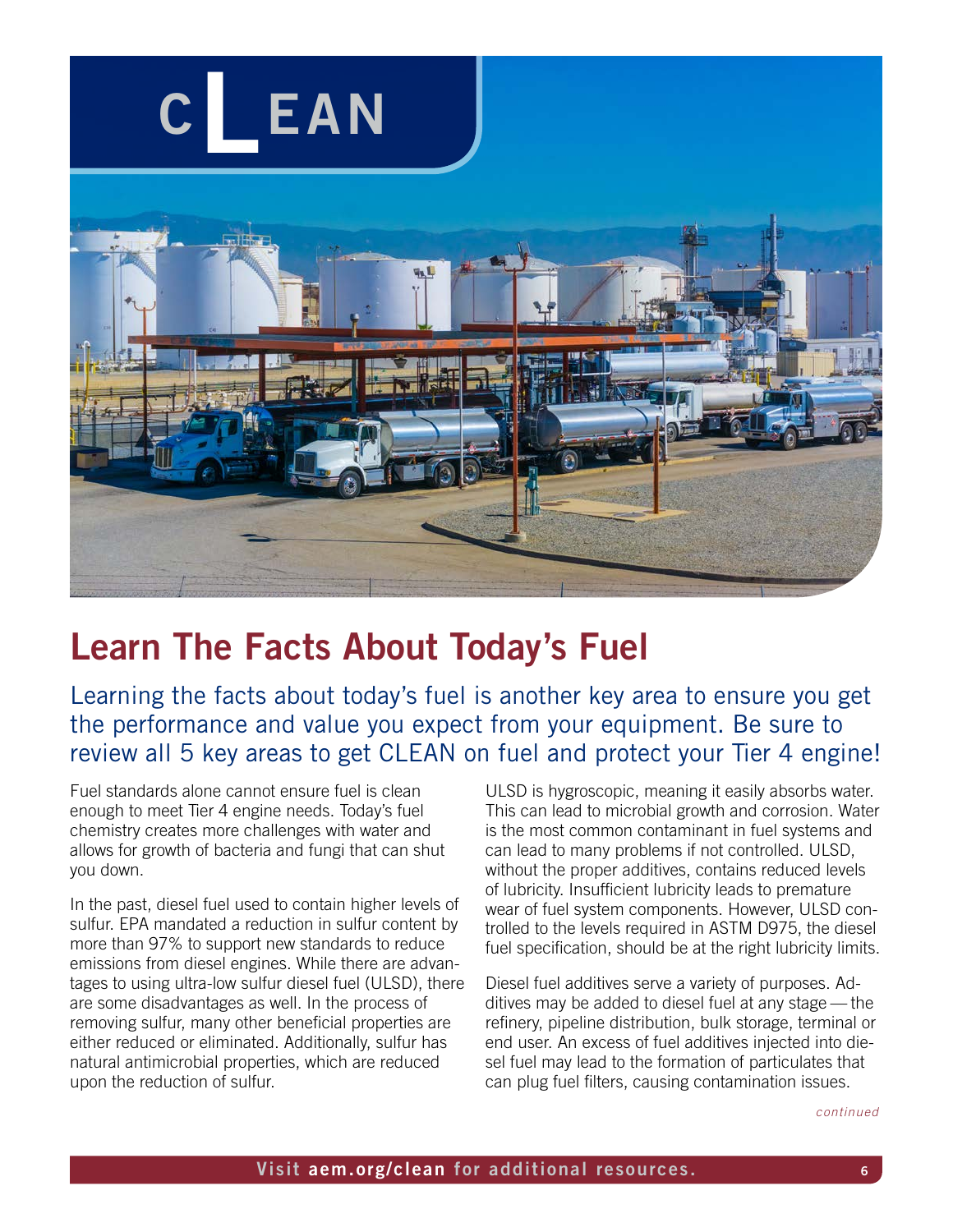Biodiesel can be used as a blend in conventional diesel fuel, and in some cases, where allowed by the OEM, as a fuel by itself. Most specifications are based on ASTM D975, which include fuel stability, flash point, chemistry (distillation profile, aromatic content), lubricity and other properties. Throughout the fuel distribution and transport, fuel suppliers may add additives to meet the specifications, which may present opportunities for excess additives. This can be significantly exacerbated if end users add additives to the fuel on the assumption of further improvement of the properties. While appropriate additives can help in keeping injectors free of deposits, internal and external, it is best to consult with the fuel supplier before adding aftermarket additives. It is important to note that additives cannot impact contamination in the fuel. Only proper maintenance and filtration can lead to clean fuel.

Biodiesel can be used as a blend in conventional diesel fuel, and is in some cases where allowed by the OEM, can be used as a fuel by itself. Biodiesel's most common blend levels typically range from two volume percent (B2) to twenty volume percent (B20) of the total biodiesel blend. Most engine manufacturers permit the use of B2 and B5. In fact, per ASTM D975, any conventional diesel fuel can contain up to B5 with no

labeling required. Regardless of the permitted blend level, nearly every manufacturer stipulates certain use requirements and might increase maintenance or service intervals. When using biodiesel, it is highly recommended to use BQ 9000 accredited suppliers to help maintain the quality and consistency.

Diesel fuel is classified into 1D, 2D and 4D. The difference between these three classes depends on viscosity and pour point. 1D fuel has lower viscosity and is preferred for cold weather, while 2D fuels are used in warmer months. 4D is recommended for use in low- and medium-speed diesel engines in applications involving predominantly constant speed and load. Sometimes a blend of 1D and 2D fuels may be used in winter months. Good fuel suppliers change the fuel blend during winter and summer season to help customers meet the needs of their engines. Diesel fuel has an average "shelf life" of about six months and biodiesel about three months. Proper storage and maintenance are critical to keep fuels clean and free from microbial growth and chemical deterioration.

Always refer to manufacture guidelines for approved biodiesel blend level, special maintenance needs, winter fuel and additive recommendations.

#### **These are some of the widely followed diesel fuel specifications:**

- **ASTM D975:** Standard for diesel fuel oils (allows 5% biodiesel without notice to consumer).
- **ASTM D7467:** Standard for Diesel Fuel Oil, Biodiesel Blend (B6 to B20).

While these standards ensure basic diesel fuel performance/quality, they do not meet all OEM recommendations for fuel cleanliness. For example, some engine manufacturers recommend ISO 4406 values 18/16/13 for particulate size and maximum total water content of 200 ppm, whereas ASTM D975 limits a combined water and sediment to 0.05% (500 ppm) by volume and does not limit the size and mass of particulate in the fuel. In addition, current specifications do not control important items such as additives, cold flow and oxidation stability.

**ASTM D6751:** Standard for biodiesel fuel blend stock (B100) for middle distillate fuel.

The fuel marketer has several options on how to achieve the desired properties: choice of crude oil, refinery processing, refinery blending, or the use of additives. Fuel marketers may provide a product that meets all applicable specifications. Beyond that, good marketers also ensure their fuel meets important non-specification properties and is fit for use, and they follow cleanliness best practices.

Therefore, it is very important to buy your fuel from someone who maintains best practices throughout the storage and distribution process.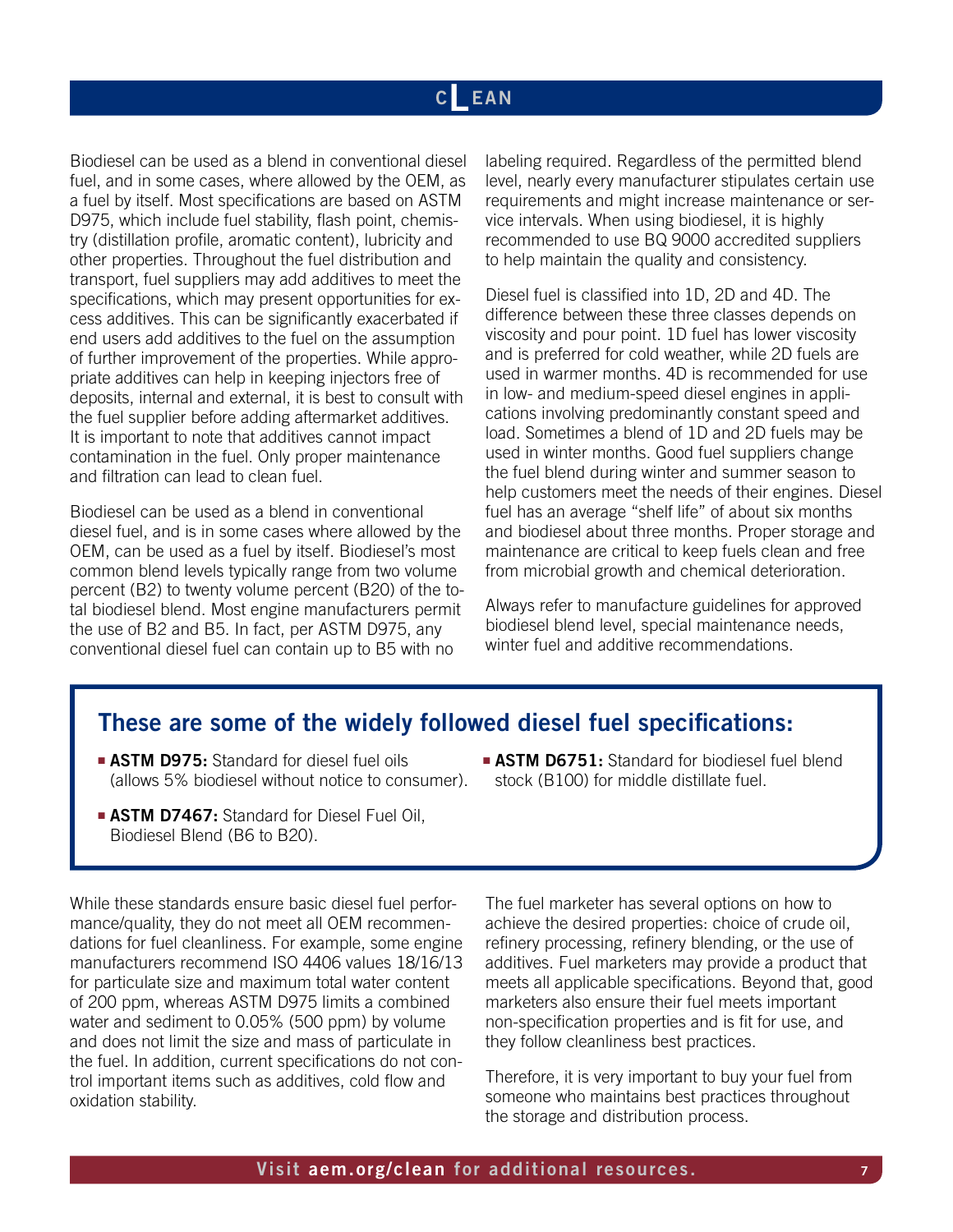

## **Evaluate Your Fuel Source and Fuel Handling**

Taking fuel handling and storage seriously is a critical step to ensure you get the performance and value you expect from your equipment. Be sure to review all 5 key areas to get CLEAN on fuel and protect your Tier 4 engines.

Take cleanliness very seriously. Ask the right questions to choose a supplier that uses best practices for fuel storage, distribution and handling. Ensure that your fuel handling systems are clean and use proper filtration.

The process of storing fuel and transferring fuel from the storage tanks to the fuel tank of a piece of equip-

ment can be a major source of fuel contamination. Connections, hoses, pumps, filters and the delivery system all have effects on the fuel. Damage and poor maintenance of these hoses and pipes leave opportunities for debris and water to enter the fuel.

*continued*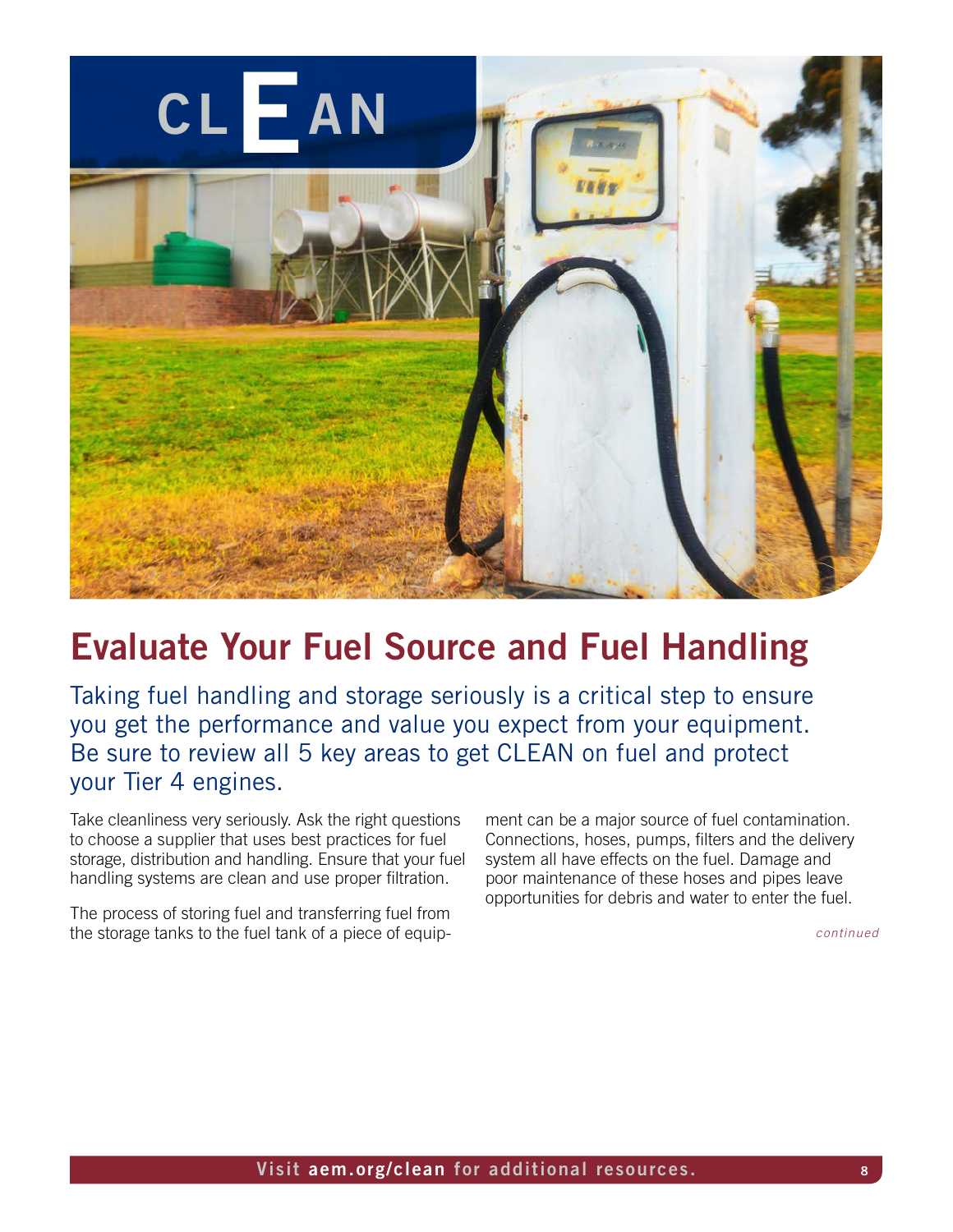**Universal best practices** to help you maintain your fuel's cleanliness and quality while being stored and transferred, plus some questions regarding common problems, are as follows:

- **E** Use only hoses and piping that are specifically designed to be used with diesel.
	- Are flex hoses stored with caps installed to prevent contamination, or are they open-ended laying in the dirt?
- $\blacksquare$  Check the fuel pumps that enable the movement of the fuel for damage, as they are an easy gateway for particles to enter the fuel.
	- Does the supplier improperly use the same delivery truck regardless of the product carried (diesel, biodiesel, gasoline, ethanol, heating oil, etc.)?
	- Has the nozzle that enters the fuel tank of the equipment been properly cleaned and maintained?
	- Do you allow the nozzle to be stored improperly with the open end exposed to gather rainwater, dust, bugs, etc.?
- $\blacksquare$  Perform preventative maintenance on all transfer equipment.
- **n** Inspect and replace any worn or aged parts including caps, seals, gaskets and filters.
	- Does your tank vent have a filter, or just an open pipe that draws dirty air into the tank as the fuel level drops?
- **Purchase the correct fuel and store** it according to the environment.
	- Do you purchase biodiesel in the spring, let the tank sit in the summer sun, and expect it to still be good in the fall?
- **Exampletely empty and clean the tanks** periodically; your fuel supplier could help you determine the right schedule.
	- Do you use underground tanks, but never check for ground water leakage?

#### **Owners of bulk fuel tanks:**

- $\blacksquare$  Keep a storage tank maintenance log to track intervals for inspection, cleaning and filter changes.
- Ensure your bulk tank has proper filters:
	- An outlet filter that removes water and is rated at 10 micron or less.
	- A desiccant-style vent filter rated at 1 micron.

#### **Potentially harmful fuel properties:**

Diesel engines and aftertreatment systems must be protected from several dirty or substandard diesel fuel properties, each associated with their own failure modes:

- Dirt (Fuel Particle Concentration maximums) of 18/16/13 per ISO standard 4406, before being pumped onboard the equipment).
- $\blacksquare$  Water (max 0.02%).
- $\blacksquare$  Wax (cloud point should be 6 $\degree$ C below lowest ambient expected).
- **Lubricity (maximum of 520-micron** wear scar HFRR).
- **Boiling point (minimum of 150°C)**
- $\blacksquare$  Cetane (45 minimum).
- $\blacksquare$  Viscosity (1.3 to 4.1 centistokes is acceptable).
- Sulfur (15ppm maximum).
- $\blacksquare$  Ash (maximum 0.02%).
- Organic controls (fungus growth, biodiesel decay, etc.)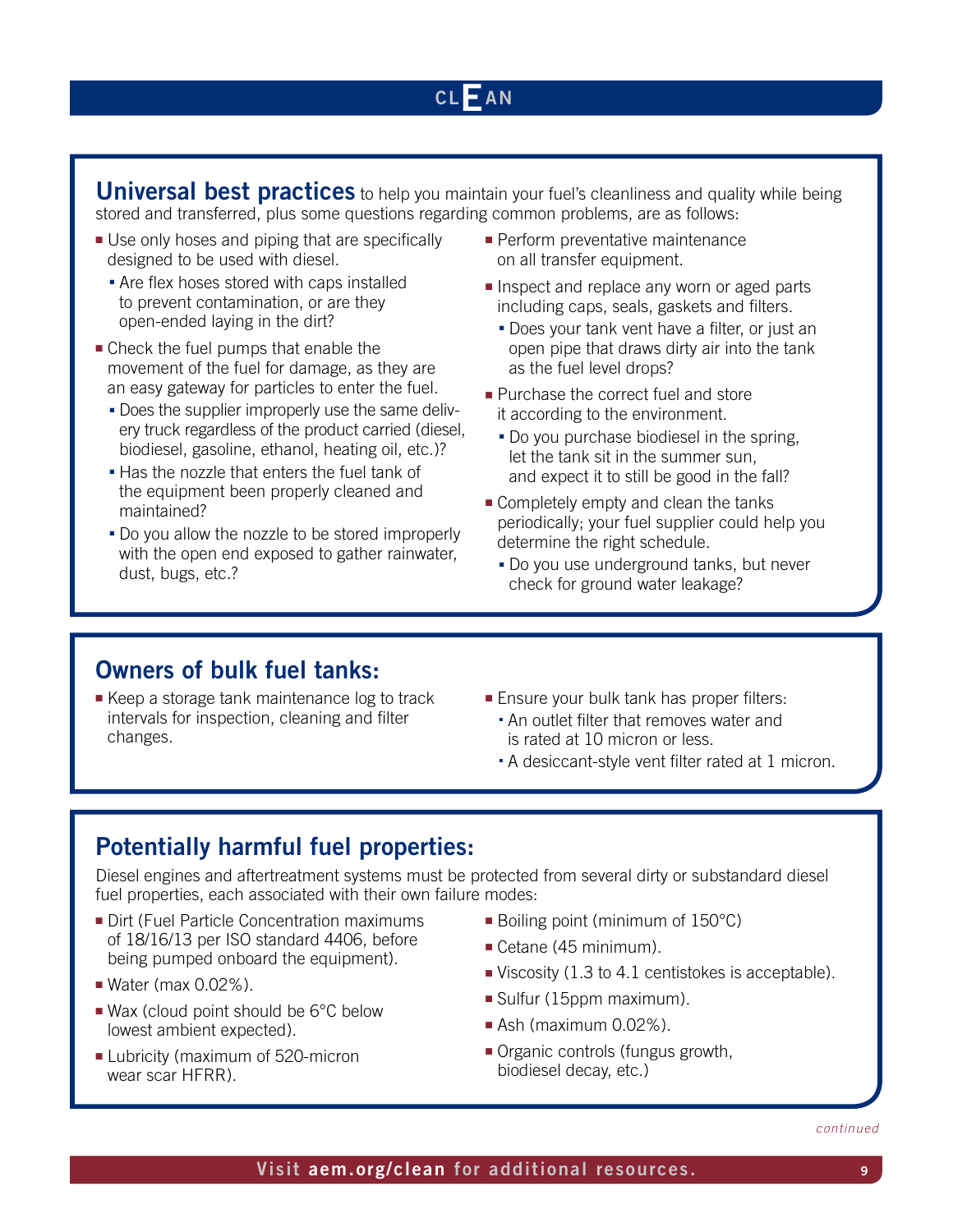#### **Biodiesel characteristics:**

- High temperatures can shorten biodiesel's shelf life to make it expire sooner, possibly causing a brown sludge to form in the bottom of the storage tank. Shelf life is measured by the oxidation stability; higher is better. Look for fuels with 20+ hours on the EN15751 test method.
- $\blacksquare$  When cold biodiesel fuel is warmed up, the actual temperature required to clear the cloudiness is higher than the cloud point test results, so use a 16-hour Cold Soak Filterability Test (ASTM D7501 test method) with a result that has an adequate margin to your expected environmental conditions.
- $\blacksquare$  When storing equipment for an extended period of time (more than three months), try to run a full tank of biodiesel-free regular diesel fuel prior to engine shutdown for storage.
- Switching from diesel to biodiesel may "clean" tanks and shorten filter life. Be ready to change the fuel filters early.
- Modern fine micron filters may also have shorter life with biodiesel, exhibiting symptoms of low power output, difficulty starting, etc. Blends above B20 (20% bio and 80% diesel) increase the risks.
- **Biodiesel holds more water than regular diesel** fuel, and the water is bound up with the bio component, so it is more difficult for the coalescing filter to strip out the water.

The Coordinating Research Council Report CRC-667 has good additional information on fuel storage and handling.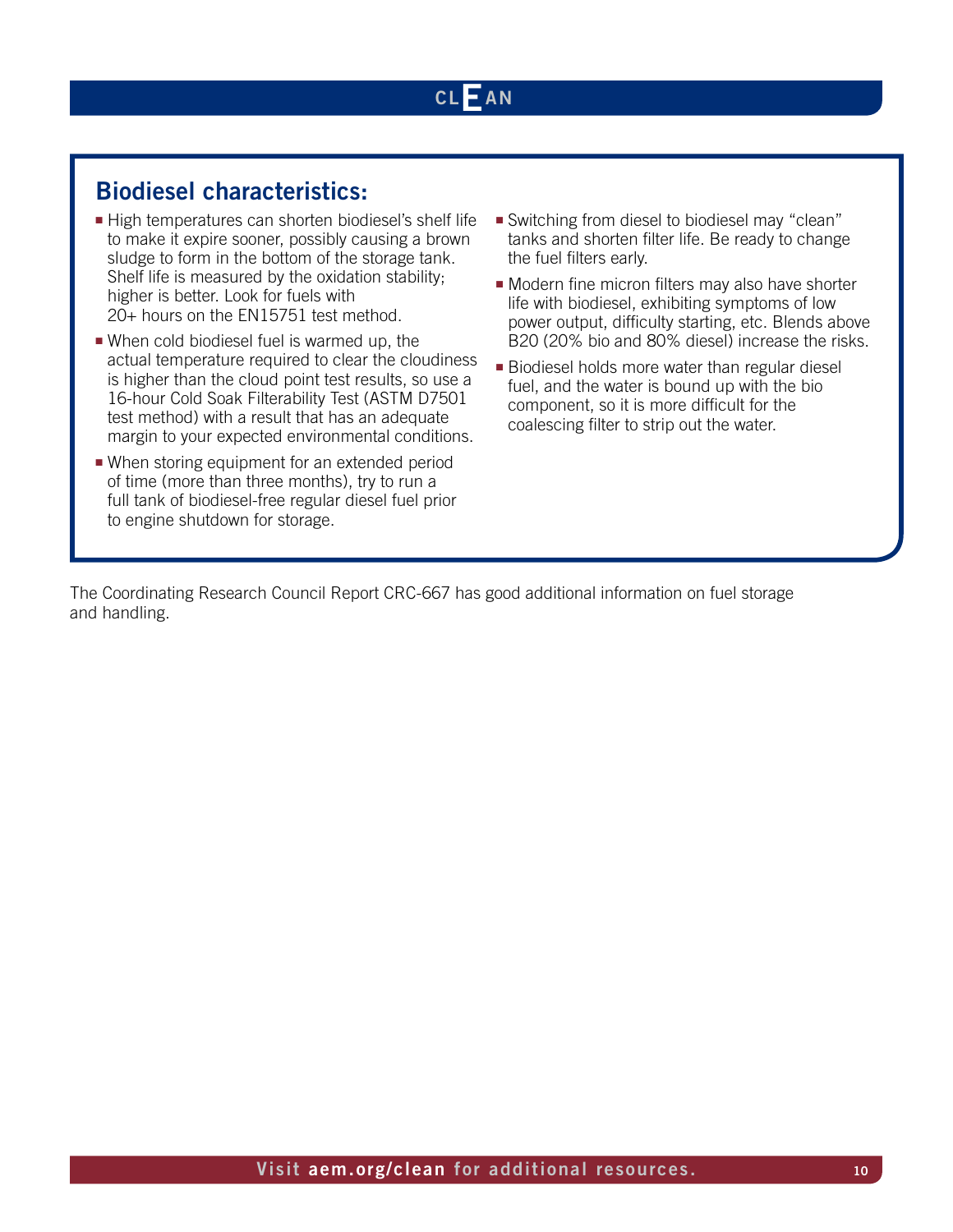

## **Always Follow Manufacturer Guidelines**

#### Following manufacturer guidelines is essential. Be sure to review all 5 key areas to get CLEAN on fuel and protect your Tier 4 engine!

They are experts on the unique requirements and maintenance needs for your machine. Make sure all your equipment operators understand and follow their guidelines on fuel.

Your equipment is a big investment, and you want it to be trouble-free and last a long time. So does the company you purchased it from, because it wants to keep your business. Take time to review your machine's owner's manual. Pay special attention to fuel basics such as the grade requirements, blending recommendations for cold weather, and biodiesel blend percentage approval and related guidelines.

Next, review the manual for critically important planned maintenance — what to do, plus how and when to do it. It usually contains some important whatnot-to-do's also! All products have service intervals, and most have daily checks — draining fuel system water traps is a prime example. Go through your manual carefully, because Tier 4 engine technology has brought about some changes. *You really want to be aware and follow all of the guidelines because it pays you in machine uptime to do so!*

*continued*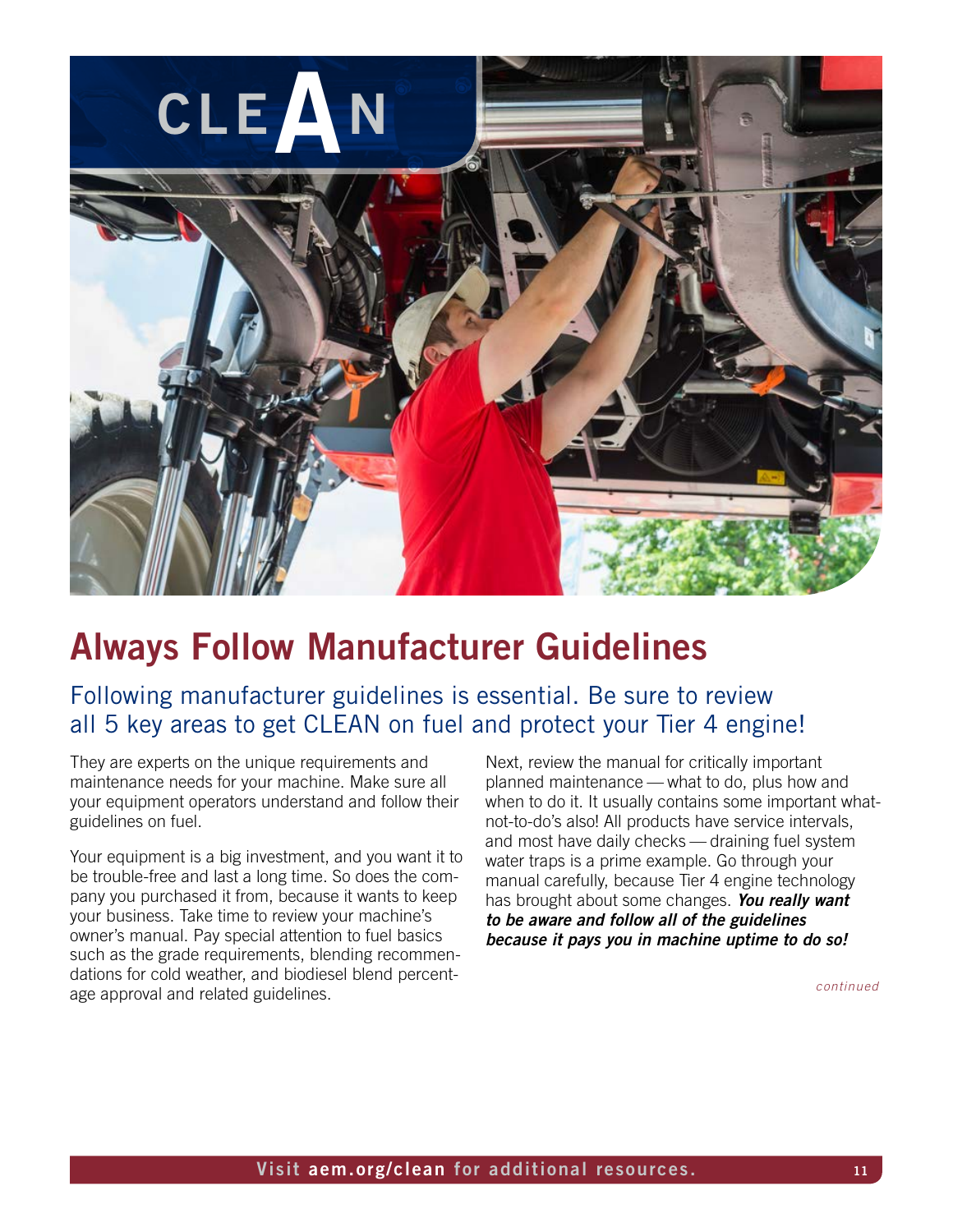#### **Examples of some universal best practices:**

- Drain fuel system water traps daily.
- Keep a spare fuel filter on hand for each engine.
- **Use only manufacturer-approved fuel filters** and fuel additives.
- Refill machine fuel tanks at the end of a work shift to reduce condensation.
- **Journal Use only clean fuel cans dedicated for diesel use.** and keep the dispensing end clean and dry.

#### **In seasonally cold regions:**

- Follow all cold-weather starting procedures.
- **n** If using biodiesel, completely purge your tank before winter.
- Switch to winter blend early to be ready for temperature changes.
- To avoid gelling, confirm your supplier uses a winter blend of #1 and #2 diesel with a low cloud-point temperature.

When you need replacement parts, fluids, filters and fuel additives, see vour equipment manufacturer. Sure there are other choices, and sometimes for less money, but they may not be the best value. Here's why: equipment manufacturers closely manage the quality of their parts, because their brand name depends on quality to sell the next machine.

When it comes to fluids, filters and fuel additives, equipment manufacturers choose the top supplier of a given product, and often co-develop that product as needed to create the unique formula or design for that brand.

If you do have a problem with your equipment and need help from the manufacturer, it's always quicker and easier to get to a remedy if you have followed the manufacturer guidelines and used their products. It also rules out any uncomfortable discussions related to warranty eligibility for these areas of consideration.

Bottom line… don't experiment with other suppliers in the hope of finding a better value. You would be gambling with your expensive machine, and the odds would be stacked against you. *Buy your parts, accessories and supplies from the equipment manufacturer!*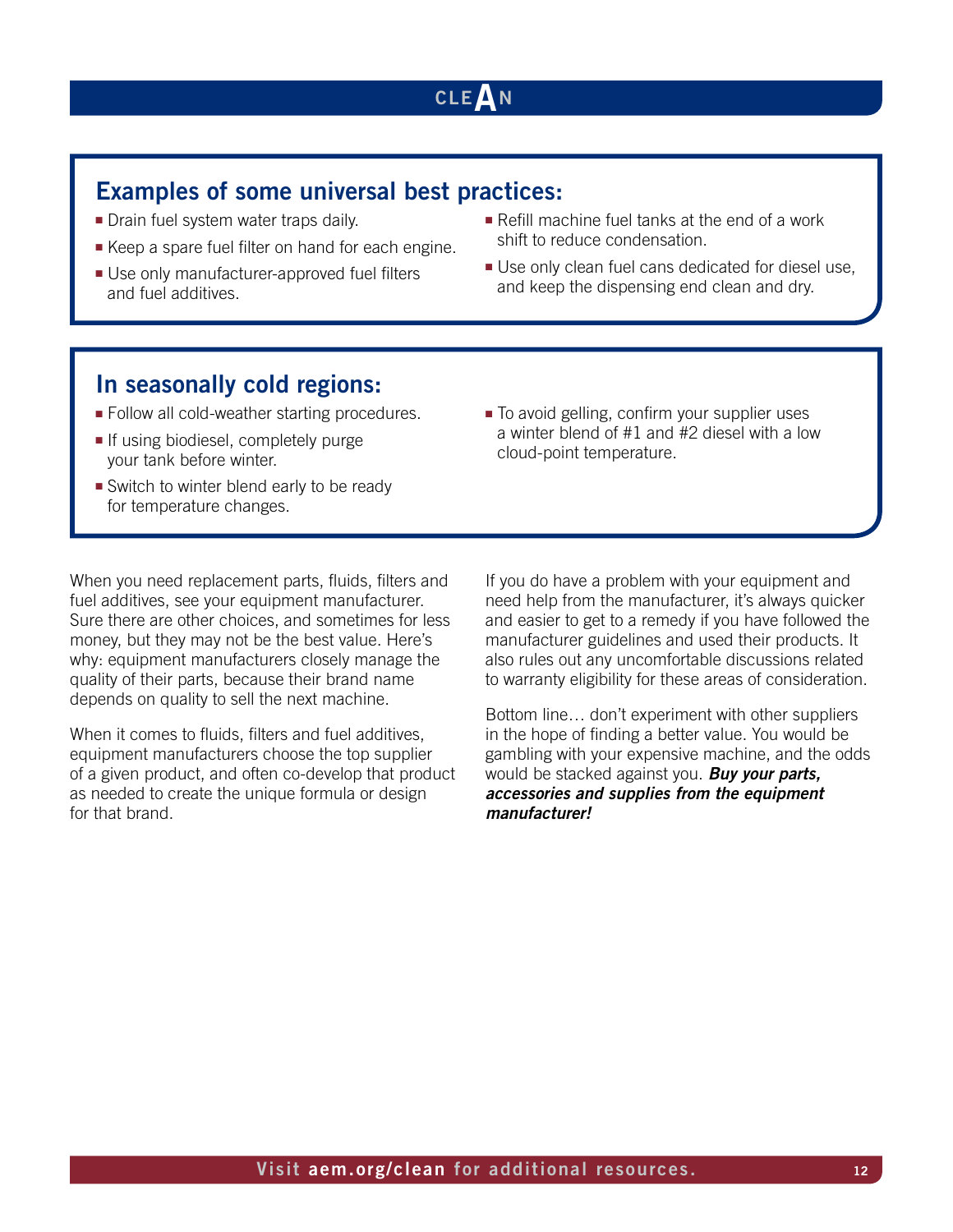

## **Never Take Your Role For Granted**

Everyone has an important part to play. Whether you are involved with bulk fuel or handling supplier's fuel, doing your part is critical to ensure the uptime and performance you expect on your equipment.

To meet EPA engine emissions air quality standards, OEMs introduced High Pressure Common Rail (HPCR) technology to control fuel combustion, reducing undesirable emissions. These HPCR systems require fuel much cleaner than was ever needed in the past. To do this, much tighter fuel filters have been placed in the fuel system, and they must remove nearly all particulate from the fuel. The role of the end user is to ensure the now much higher performing fuel filters still achieve the desired service interval. This is done by knowing about the fuel being purchased and applying best practices to the storage and handling of that fuel once on site.

Does the fuel meet all necessary ASTM specifications? Always purchase fuel that is made to an ASTM spec.

What percent is biodiesel? More biodiesel can mean better lubricity, but also greater water-carrying capacity and an increased likelihood for microbial growth. More biodiesel also means the fuel will have a higher cloud point and, if operating in colder climates, may cause flow or operability issues. To maximize cold-climate operability using any fuel, always know the cloud point and cold filter plug point of the fuel being purchased. Make sure your fuel is suitable for the local weather conditions, both current and expected.

Your role as an equipment owner or operator should not be taken for granted as it relates to your fuel supply. Check to see the condition of the equipment's fuel tank to make sure dust is not being ingested as fuel is depleted. Best practices would dictate that you also check the tank bottom on a periodic basis to make sure dirt or water are not building up. This is especially important for equipment that is not utilized very often.

*continued*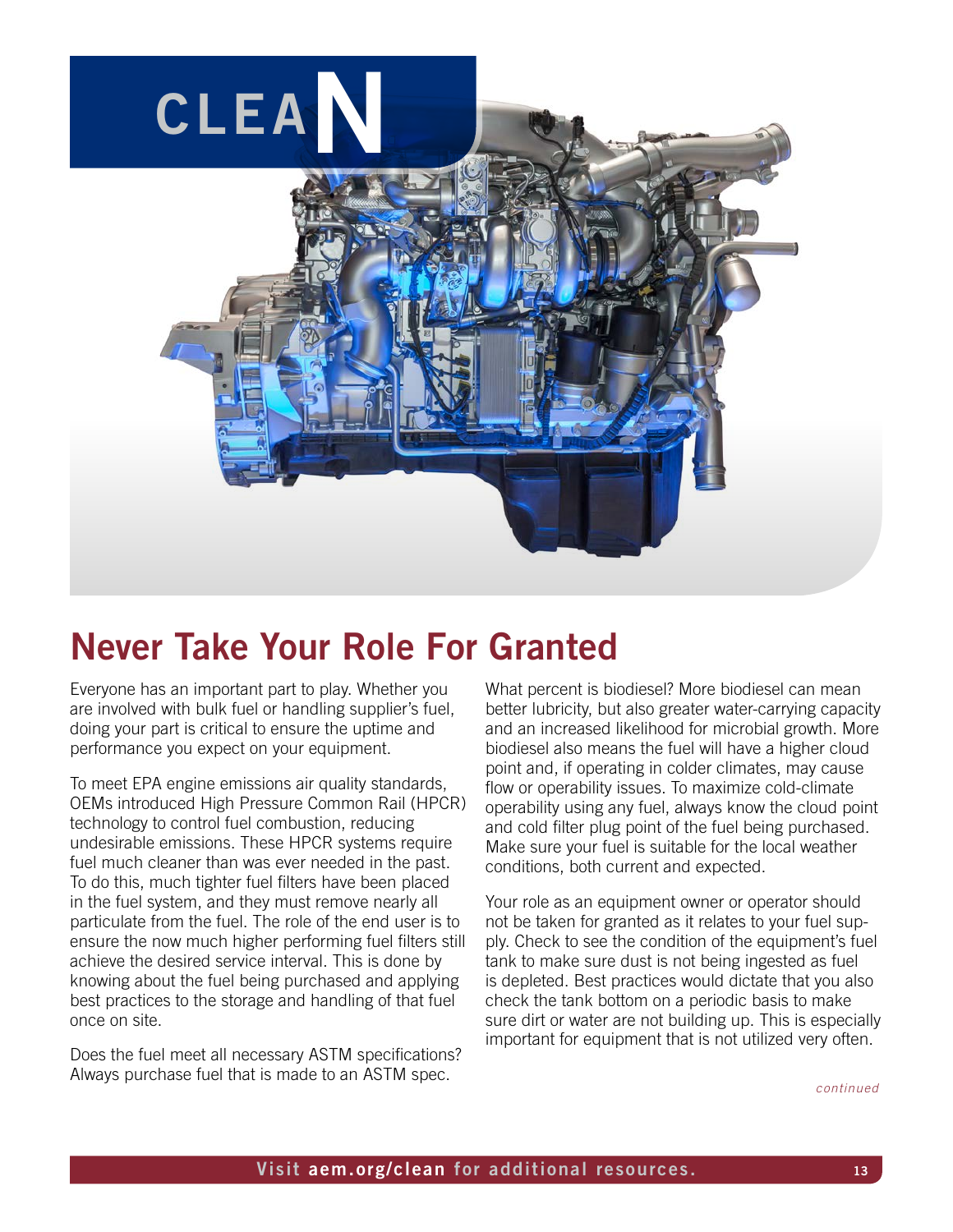#### **Bulk fuel storage responsibilities:**

You must start with a clean storage tank. The "rag layer" remnants of old fuel, dirt, insoluble additive and water at the bottom of the tank will cause issues with any new tanker of fuel that is delivered. Each contaminant can be a catalyst for additional fuel issues, so hire a reputable tank cleaner who will get the job done right the first time.

If you wish to filter the fuel upon delivery from the supplier, install a filter system upstream of the storage tank (if possible). Doing so will provide you the opportunity to refuse delivery of fuel that would cause equipment downtime. When combined with a freshly cleaned storage tank, this ensures clean fuel both coming in and in storage. To keep it clean in storage, utilize a tank breather filter to remove dirt and moisture as the tank "breathes" due to fuel being pumped in or out.

Water in fuel can be the cause of many issues, so precautions must be taken to keep it out. Water can enter the storage tank in three main forms. First, it can be delivered as free water with the supply of fuel (not very common). Second, all diesel blends especially biodiesels can hold dissolved water. This water will not remain dissolved if the temperature of the diesel drops too much (while settling water will condense out of diesel). Third, the air drawn into the tank contains dissolved moisture and, when exposed to colder temperatures of the tank wall (e.g. over a cool night), it will condense on the surfaces and drop to the bottom.

Diesel should not be stored for long periods, but if this is not avoidable, work with your fuel supplier to ensure the proper additives are being employed. Use periodic (monthly) testing of the fuel to make sure it is still fit for use when needed. Be careful not to use any additional additives in stored fuel without consulting with your fuel supplier. Typically, fuel is sold fit for your purpose, whether for cold flow properties or the need to store it longer. Adding more of anything is rarely a good thing, so be sure to consult the supplier first to make sure your decision is not costing you extra money in additives or lost uptime due to fuel issues.

Finally, having a good dispenser filter will ensure that if there are any issues from the refinery through distribution and storage, they will not be delivered into the equipment where uptime can be lost. A dispenser (or bulk) filter system should be chosen based on desired cleanliness, quantity of fuel being used and pumping pressure available, among other design criteria. Another option is to install water-absorbing elements to ensure no water is delivered with the batch of diesel fuel. Work with a reputable fuel filter manufacturer to ensure all goals are met. Your OEM may have bulk filtration recommendations, which you should follow.

Even with a good filter system, good housekeeping continues afterwards. Be sure fuel nozzles are kept clean and out of exposure to the general atmosphere (where dust is always present). Check to see the condition of the equipment's fuel tank to make sure dust is not being ingested there as fuel is depleted. Speaking of the equipment's fuel tank, best practices would dictate that you also check the tank bottom on a periodic basis to make sure dirt or water are not building up. This is especially important for equipment that is not utilized very often.

#### **It is best to understand how water forms and to take every precaution against it:**

- Use water-absorbing filters on the inlet to stop incoming free water from the supplier (rare).
- $\blacksquare$  Keep the tank full to minimize air condensation in the headspace.
- **Use a breather filter to minimize moist air** entering the tank headspace.
- $\blacksquare$  Locate the tank in a place where temperatures will be stable (sometimes not possible).
- $\blacksquare$  Check the tank bottom on a periodic (weekly) basis to identify water, dirt, or anything organic (microbial) that may cause filter plugging issues.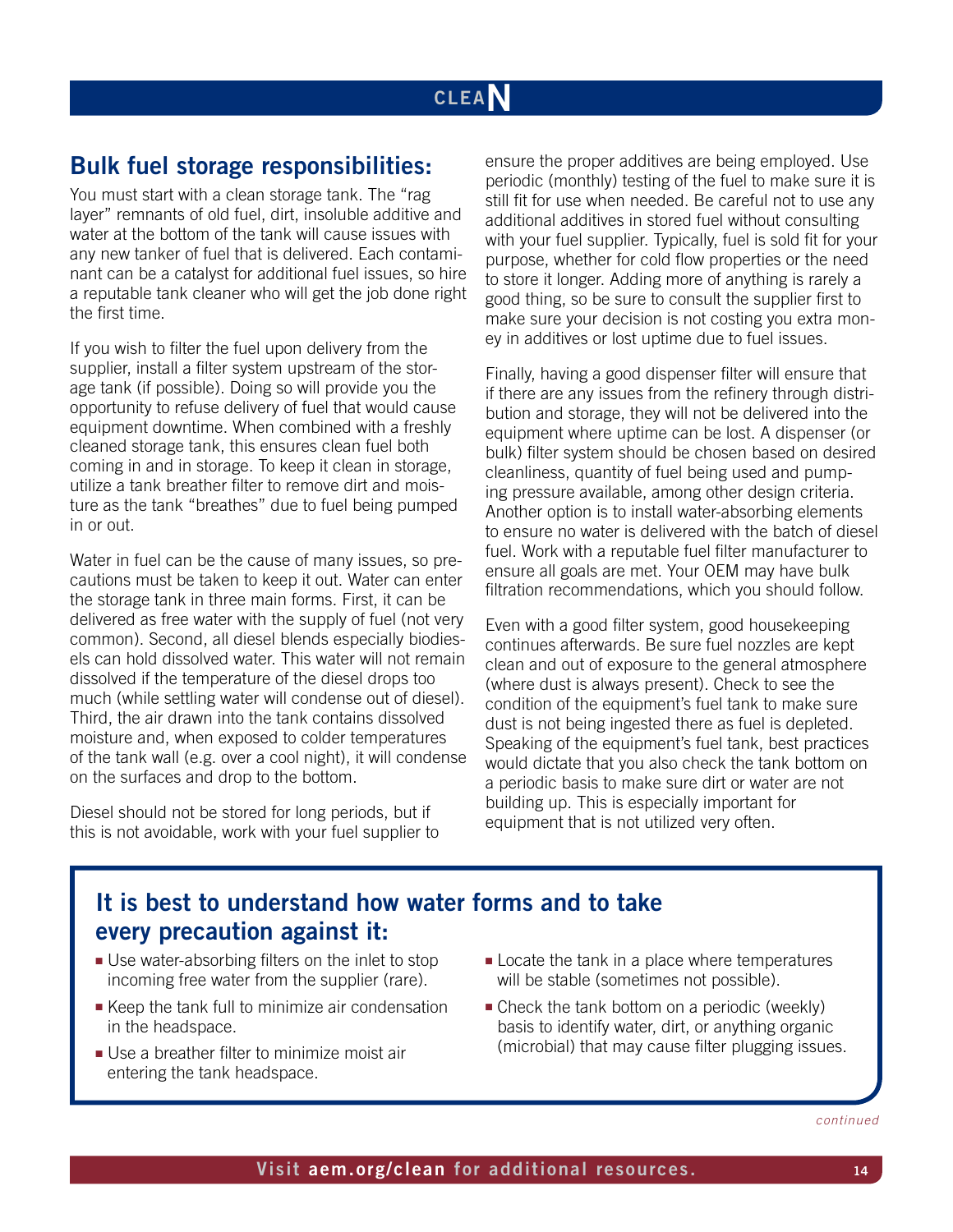#### **Emission technology has increased the maintenance responsibilities of the owner/operator:**

- Understand the characteristics of today's diesel fuel and get to know your fuel supplier.
- Proper diesel fuel sourcing, storing and supplying are fundamental to your success.
- High-quality OEM-recommended fuel filters are the key to engine performance and longevity.
- Don't ignore basic fuel handling "hygiene." It is critical to keep fuel nozzles clean, filters changed regularly and fuel fresh.
- **Biodiesel fuel blends require a unique and higher** level of maintenance needs.
- Biodiesel is hygroscopic, collecting water that generates algae, bacteria, fungi and spores.
- **Biodiesel begins to gel at much higher** temperatures than diesel.
- Biodiesel that is not processed to the required specifications may contain glycerin, which can contribute to rapid filter plugging.

The overall cost of fuel issues and problems outweighs any costs of maintaining your fuel and fuel tanks.

Your role as an equipment owner or operator should not be taken for granted as it relates to your fuel supply. While there are many variables to consider, there are also many best practices that can be followed

to ensure issues are kept to a minimum. Know and communicate with your fuel supplier, and follow the guidelines outlined above for the storage and handling of your diesel fuel. This will ensure you not only protect your engine's injection system from damage, but also help meet the filter service intervals and equipment uptime expectations that you have.